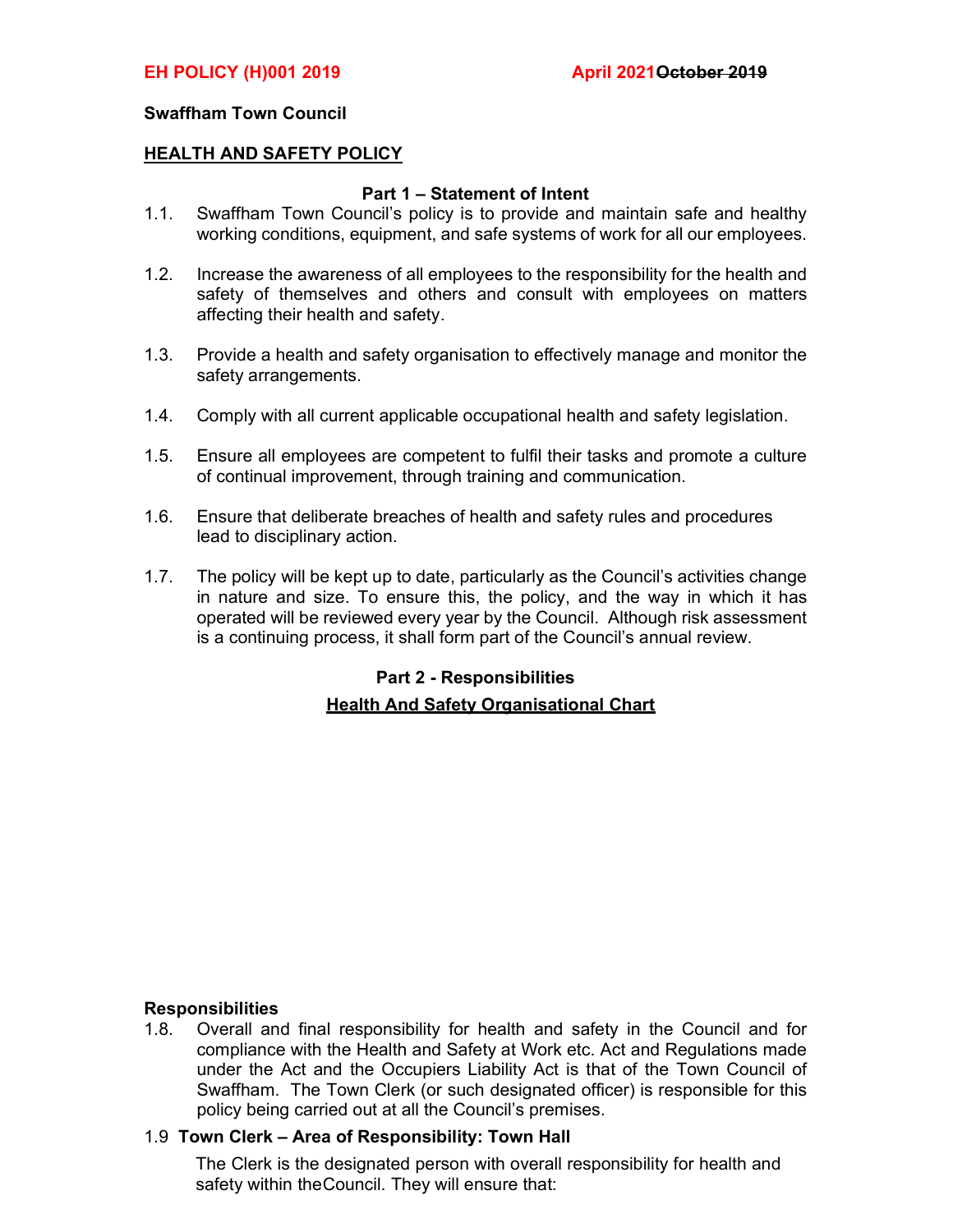- the Health and Safety Policy is implemented, monitored, developed, communicated effectively, reviewed and amended as required
- suitable and sufficient funds, people, materials and equipment are provided to meet all health and safety requirements
- adequate insurance cover is provided and renewed
- competent persons are appointed to provide health and safety assistance and advice
- an adequate system of maintenance exists and operates to keep premises, plant and work equipment in a safe condition
- statutory examinations are planned, completed and recorded
- there is regular communication and consultation with staff on health and safety issues
- an effective training programme is established to ensure staff are competent to carry out their work in a safe manner
- safe systems of work are developed and implemented
- accidents, ill health and 'near miss' incidents at work are recorded, investigated and reported
- safety issues raised are thoroughly investigated and, when necessary, further effective controls implemented and communicated to staff
- contractors engaged are reputable, can demonstrate a good health and safety record, and are made aware of relevant local health and safety rules and procedures
- effective contingency plans are in place with a designated competent person in charge of the planning and control measures for situations involving imminent danger

### 1.10 Town Councillors

The Councillors have the ultimate responsibility for the Health and Safety for Swaffham Council but discharges this responsibility through the Clerk or Deputy Town Clerk in the Clerk's absence and down to individual managers and employees.

The Council will ensure that:

- they provide a lead in developing a positive health and safety culture throughout the organisation
- all its decisions reflect its health and safety intentions
- adequate resources are made available for the implementation of health and safety
- they will promote the active participation of workers in improving health and safety performance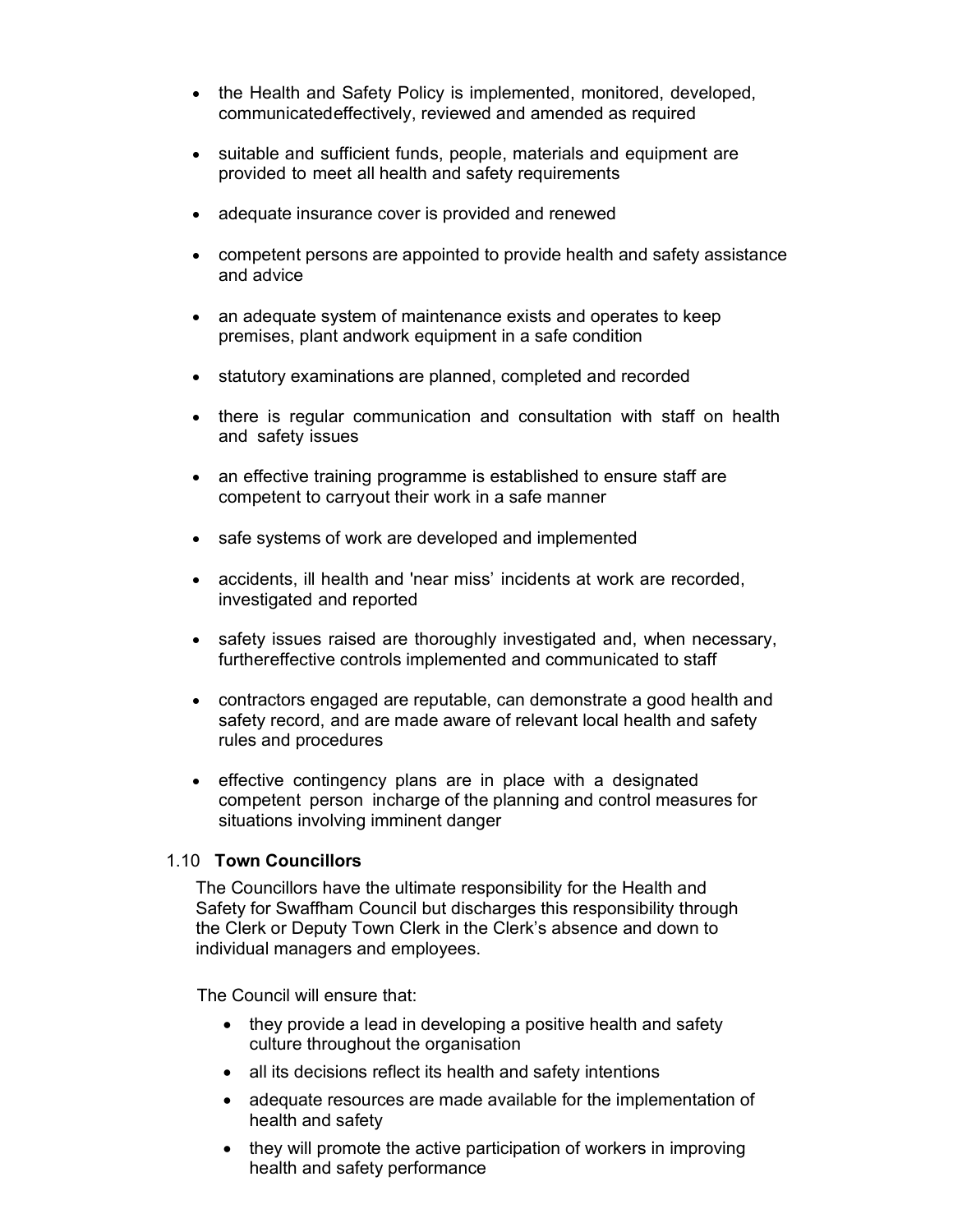- they will review the health and safety performance of the Council on an annual basis
- 1.11 Works Manager Areas of Responsibility: Play Areas/Open Spaces, Cemetery & Public Toilets

The Works Manager will ensure that in their areas of control:

- they actively lead the implementation of Town Council Health and Safety Policy
- they supervise their staff to ensure that they work safely, providing increased supervision for new and young workers
- safe systems of work are developed and implemented; risk assessments are completed, recorded and regularly reviewed
- accidents, ill health and "near miss" incidents at work are investigated, recorded and reported
- they communicate and consult with staff on health and safety issues and courage staff to report hazards and raise health and safety concerns
- safety training for staff is identified, undertaken and recorded to ensure staff are competent to carry out their work in a safe manner
- issues concerning safety raised by anyone are thoroughly investigated and, when necessary, further effective controls implemented
- premises, plant and work equipment are maintained in a safe condition
- personal protective equipment (PPE) is provided, staff instructed in its use and that records are kept
- any safety issues that cannot be dealt with are referred to the Clerk for action
- welfare facilities provided are maintained in a satisfactory state
- hazardous substances are stored, transported, handled and used in a safe manner according to manufacturers' instruction and Data **Sheets**
- contractors engaged are reputable, can demonstrate a good health and safety recordand are made aware of relevant local health and safety rules and procedures
- health and safety notices are displayed

### 1.12 Employees.

All employees must: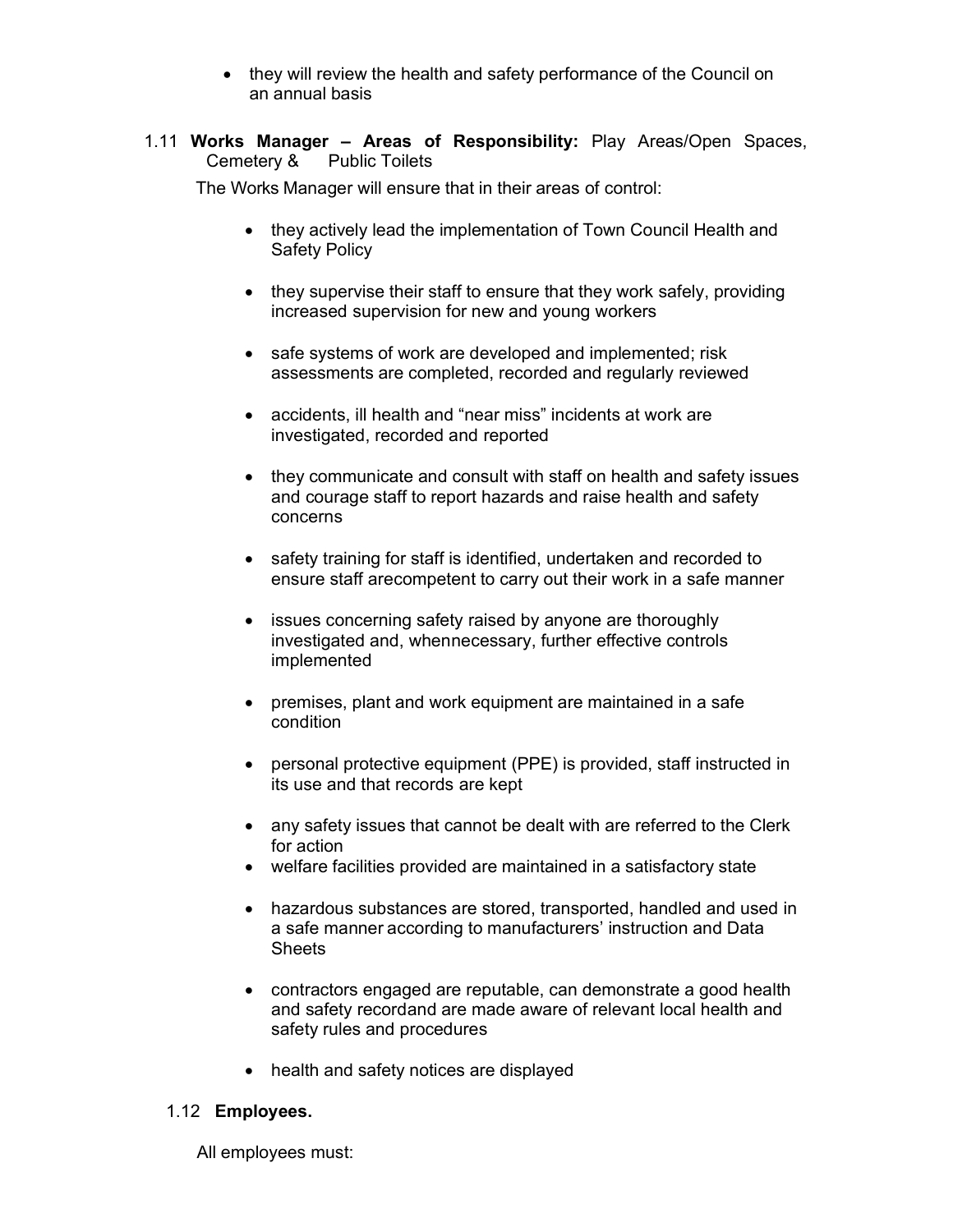- take reasonable care of their own safety and the safety of others affected by their actions
- observe the safety rules and comply with the Health and Safety policy
- conform to all written or verbal instructions given to them to ensure their personal safety and the safety of others
- dress sensibly and safely for their working environment or occupation
- use all safety equipment and/or protective clothing as directed
- avoid any improvisations of any form which could create an unnecessary risk to their personal safety and the safety of others
- maintain all equipment in good condition and report any safety hazard, malfunction or defects to their line manager
- report all accidents to their line manager whether an injury is sustained or not
- attend as requested any health and safety training course
- observe the fire evacuation procedure and the position of all fire equipment and fire exit
- 1.13 Consultation between management and employees is provided by immediate day to day discussion with the Town Clerk.

### Part 3 - Arrangements

This section deals with the arrangements for Health and Safety at Swaffham Town Council; it is by no means exhaustive and is for the most part, general in its terminology, reflecting the obligations laid down in various 'pieces' of legislation which must be adhered to, in order to reduce risks of injury and ill health to levels that are deemed to be 'As Low As Reasonably Practicable' (ALARP).

### 3 Fire Statement of Intent and Procedures

Swaffham Town Council will meet its statutory duty to comply with fire safety legislation and to reduce the risk of fire, causing death, serious injury and property related losses. The town clerk is the Responsible Person (Fire). They are responsible for ensuring all employees are conversant with the following:

- the action to be taken on discovering a fire or the actions to be taken upon hearing the fire alarm
- raising the alarm
- the correct method for calling the fire brigade, remembering to give precise details of the location of the fire
- the location and use of fire-fighting equipment and knowledge of escape routes.
- appreciation of the importance of fire doors to help stop fires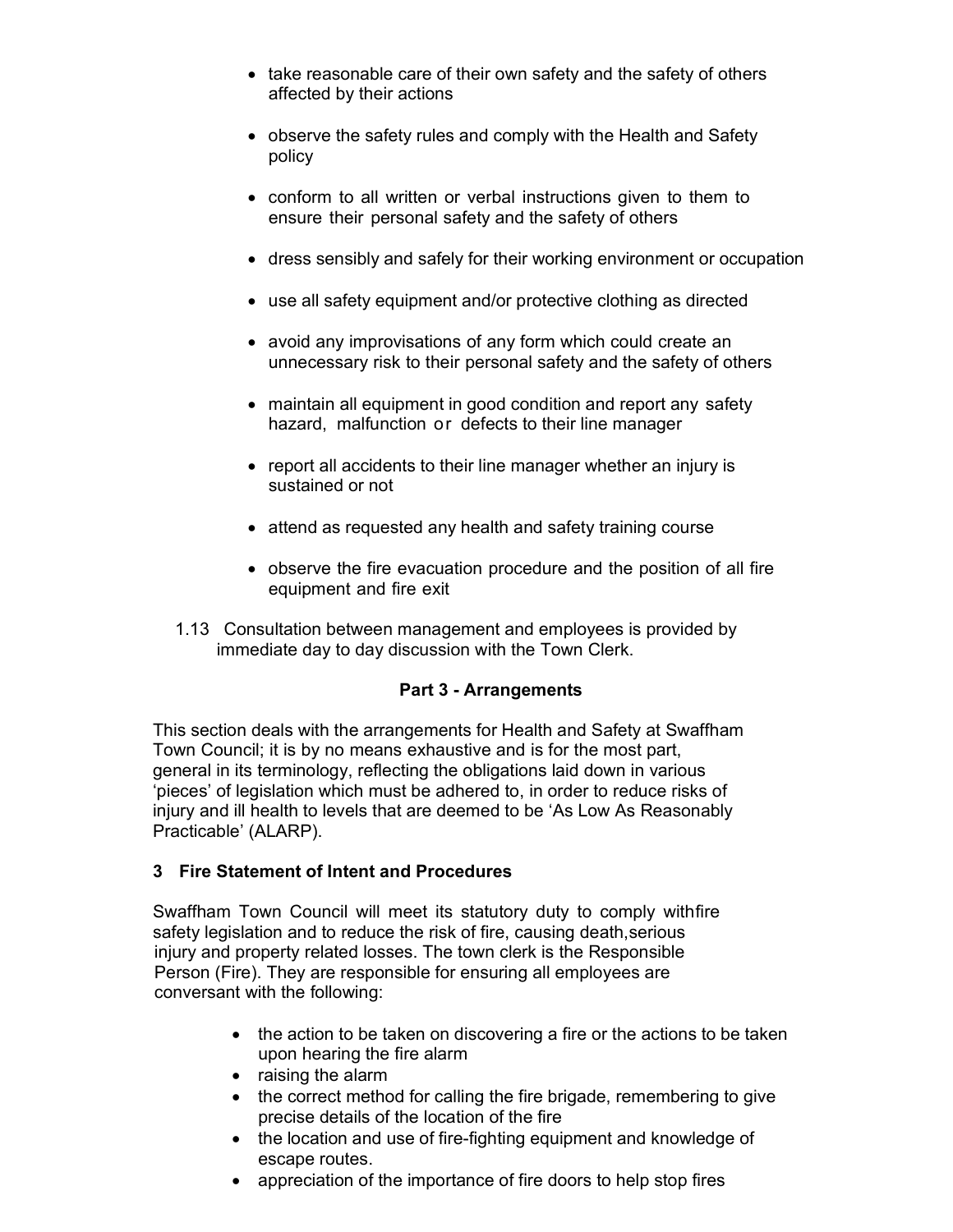spreading and the need to close all doors at the time of a fireand on hearing the fire alarm.

- stopping machines and, where practicable, isolating power supplies.
- evacuation of the building. Where members of the public are present this will include reassuring them and escorting from the building.
- details of fire assembly points.
- staff will be made aware that, however tempting it may be, they should not return to their office to collect personal effects and valuables but should proceed directly to the assembly points and should not reenter the building until authorised to do so
- practice fire drills will be carried out periodically on anunannounced basis to test the adequacy of the precautions and evacuation procedures.
- the fire alarm system at the Town Hall shall be tested weekly by the Receptionist & Clerical Assistant.
- a fire drill shall be held 6-monthly at the Town Hall.
- fire extinguishers shall be visually inspected weekly in the Town Hall by the Works Manager.
- fire extinguishers shall be maintained annually (currently APF Safety) Services Ltd, 6 Swaffham Road, Ashill, Thetford, IP25 7BT Tel: 01953 711566)
- the Works Manager will be responsible for ensuring emergency lights and smoke detectors are checked on a regularbasis, recording all checks in the logs provided.
- the Works Manager will ensure stocks of flammable items will be kept to the minimum level that is compatible with efficient working practice. Fuels, gases, and organic solvents will be stored appropriately.
- notices shall be displayed giving directions for the evacuation of buildings in the event of fire.
- fire exits shall be kept free from obstructions.

### Abrasive Wheels

 A register of qualified employees is kept in the office and annually reviewed.

Only qualified staff on the register can use abrasive wheels and only in accordance with their training. The qualification lasts for three years.

Handheld abrasive wheels must only be used in a safe, barriered area.

#### Accident/Near Miss Reporting and Investigation

The council deem an accident and near-miss to be defined thus:-

Accident: any unplanned event that results in personnel injury ordamage to property, plant or equipment.

Near-miss: an unplanned event which does not cause injury or damage, but could have done so. Examples include: items falling nearto personnel, incidents involving vehicles and electrical shortcircuits.

All accidents and near misses must be reported in an accidentbook. Accident books are kept in the town council office, add other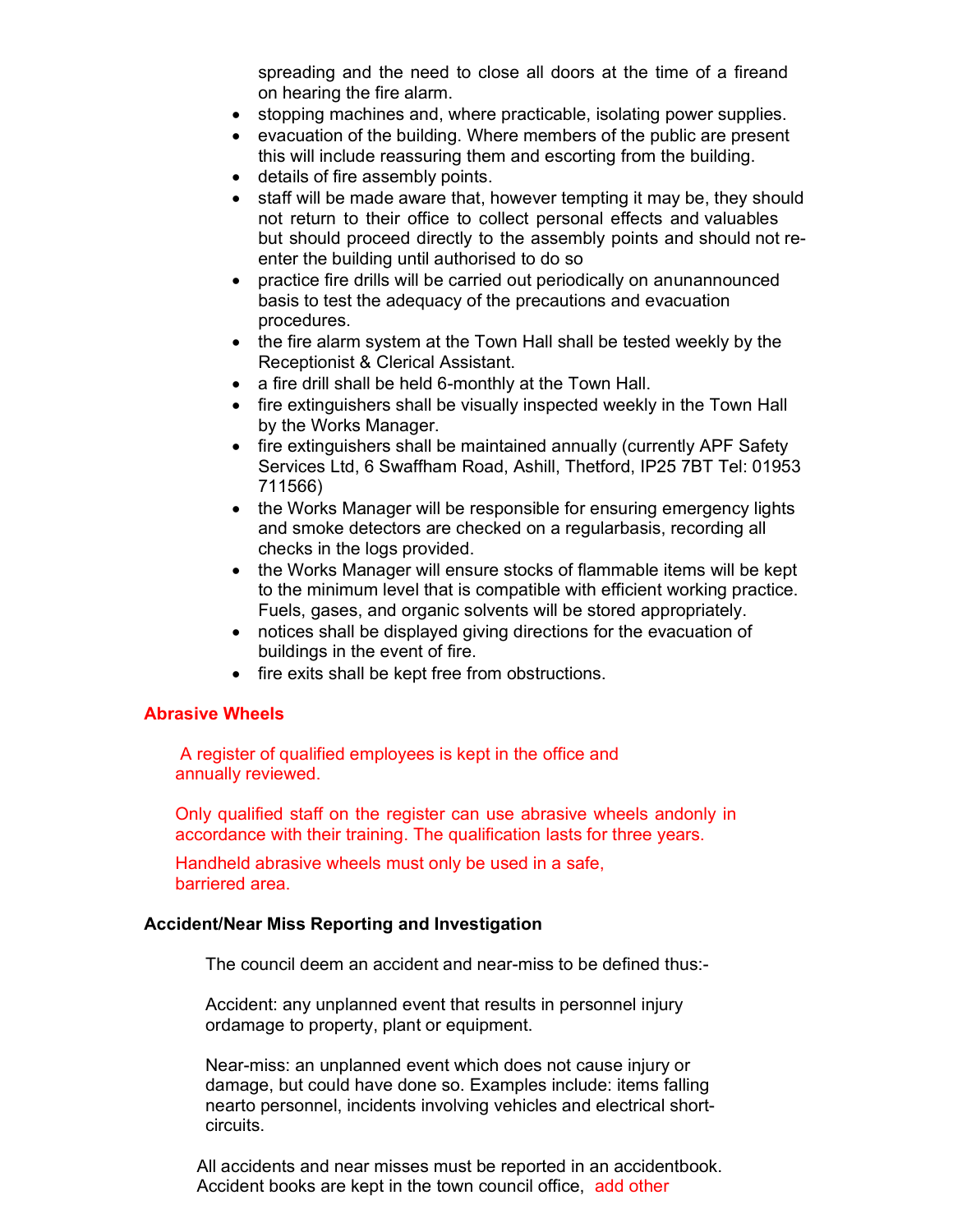location They meet the requirements for accident recording that are required by the Reporting of Injuries, Diseases and Dangerous **Occurrences** 

Accident /Near Miss details written in accident books must be torn out from the accident book and delivered to the clerk or works manager as soon as possible to comply with GDPR to protect names and addresses of individuals and to allow the clerk or works manager to investigate, if necessary.

Accidents will bel investigated for each incident; this will ensure that proper action is taken to help prevent the accident re-occurring.

Note: Investigation of an alleged accident does not necessarily imply that sick pay will be paid. This will depend on the result of the investigation. Clearly it is essential for all concerned to give priority to the safety and welfare of any injured person and anyone else involved.

Specific injuries, diseases and dangerous occurrences must be reported by telephone to the enforcing authorities and followed up by form F2508 within 10 days

Any injury resulting in more than seven days' absence from normal work must also be reported to the HSE within 10 days onform F2508. This can be completed on the HSE website.

The following injuries are examples of reportable under RIDDOR when they result from a work-related accident:

- $\blacksquare$  the death of any person (Regulation 6).
- **specified Injuries to workers (Regulation 4).**
- **EXTERGHT INCO IS 100 IN THE INCO IS 100 INCO IS 100 INCO IS 100 INCO IS 100 INCO IS 100 INCO IS 100 INCO IS 100 INCO IS 100 INCO IS 100 IS 100 IS 100 IS 100 IS 100 IS 100 IS 100 IS 100 IS 100 IS 100 IS 100 IS 100 IS 100 I** formore than 7 days (Regulation 4).
- injuries to non-workers which result in them being taken directly to hospital for treatment.

Any non-employee who experiences an accident or near-miss whilst on council premises should report the incident immediately to any available council employee to ensure the council accident procedure is followed.

Visitors and contractors who are unable to enter their account into the book must arrange for another person to make an entryon their behalf. Visitors and contractors should also notify their own employer where applicable. The council takes the responsibility for its contractors of notifying reportable accident sunder the Reporting of Injuries, Diseases and Dangerous Occurrences Regulations 2013, therefore the works manager or town clerk must be informed immediately.

Safe System of Work: All incidents and near-miss incidents mustbe reported, however minor. To achieve this the following procedure should be adopted:

ensure the accident report form is completed and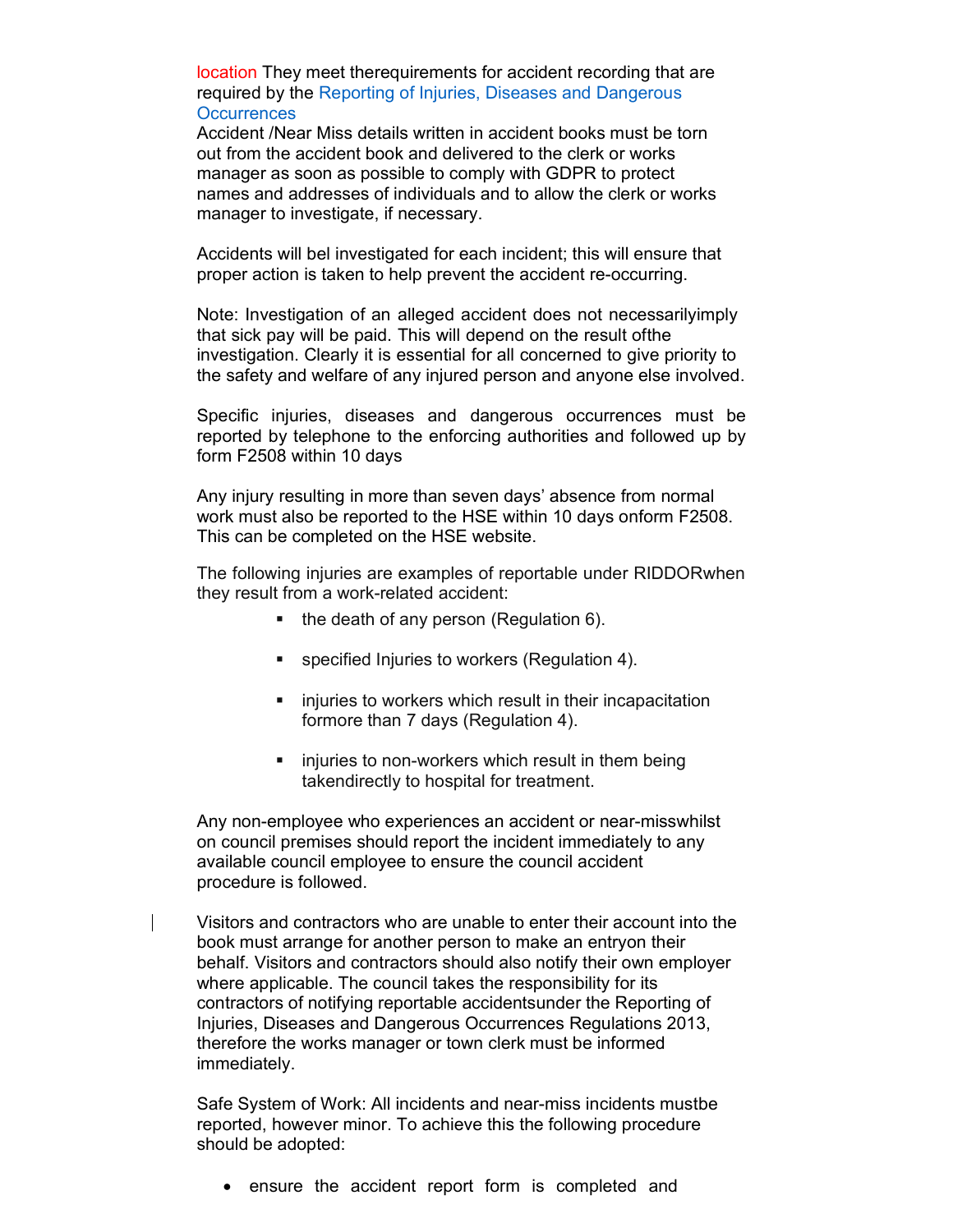forwarded to the operations manager.

- obtain treatment for any injury from a first-aider or the local hospital.
- ensure that the area is made safe and poses no risk toother personnel (except where the accident results in amajor injury, in which case the scene should be fenced off and left undisturbed until advised otherwise by the enforcing authority).
- enter details in the accident book.
- inform the injured person's line manager or town clerk of the incident.
- keep the council informed of any after-effects, including periods of incapacity for work.

### Alcohol and Drugs

Employers have a legal duty to protect employees' health, safety and welfare. Understanding the signs of drug and alcohol misuse (or abuse) will help manage health and safety risk in the workplace and deal with drug and alcohol-related problems and support employees.

Misuse is not the same thing as dependence. Drug and alcohol misuse is the use of illegal drugs and misuse of alcohol, medicines and substances such as solvents.

The following are possible warning signs which could indicatedrug or alcohol misuse:

- unexplained or frequent absences
- a change in behaviour.
- unexplained dips in productivity.
- more accidents or nearmisses
- performance or conduct issues.

These can also be signs of other things, like stress or illness.

Safety-critical elements must be considered where drug oralcohol misuse could have a serious outcome, for examplethese are:

- using machinery
- using electrical equipment or ladders
- driving or operating heavy lifting equipment

Tailored work programmes avoiding safety-critical equipment tokeep the employee and others safe should be employed.

If an employee declares they have a drug or alcohol problem, they will be encouraged to get help from their GP or a specialistdrug or alcohol agency and a referral to an occupational health service should follow. This will allow the council to help and support the member of staff rather than initially lead to dismissal.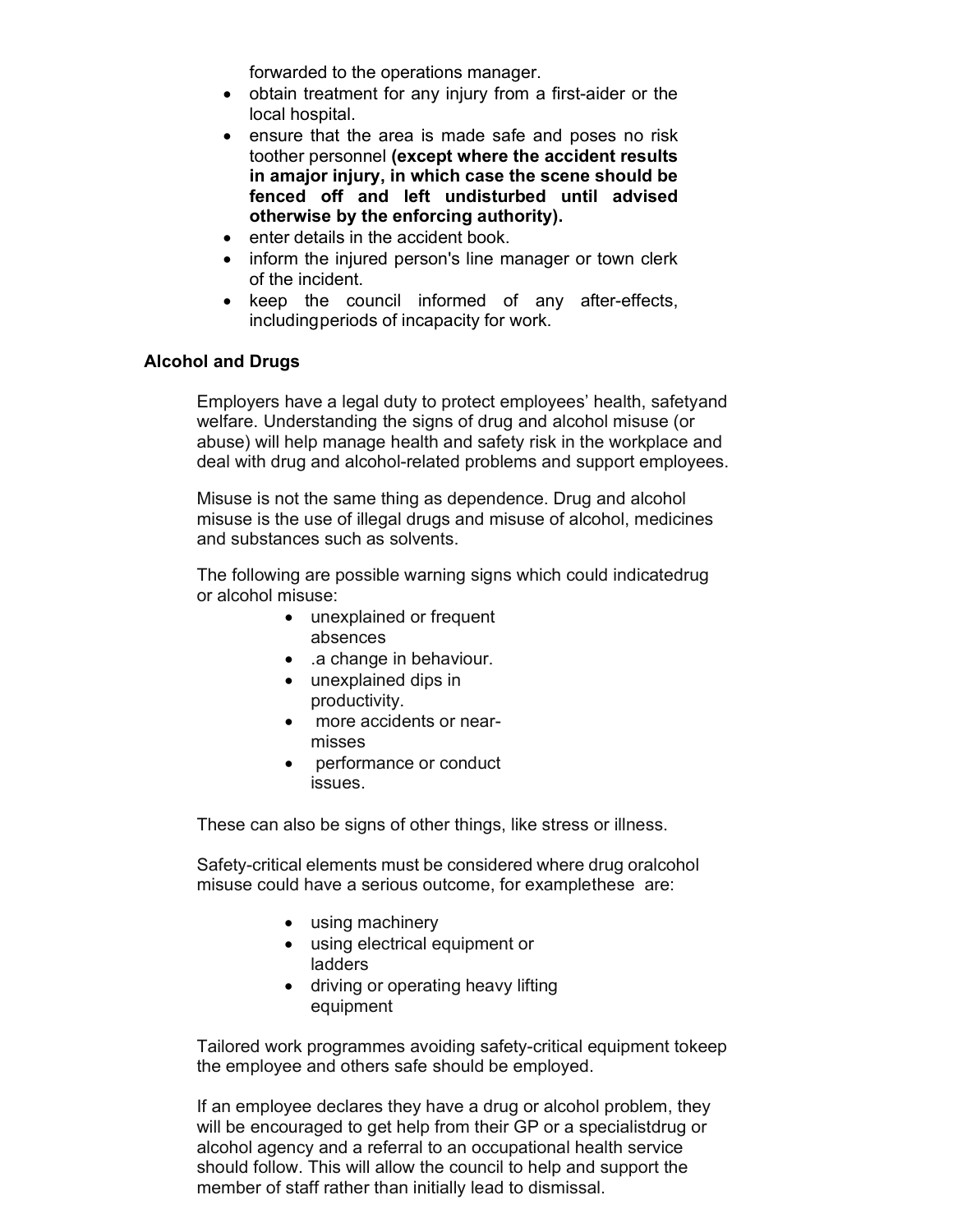In certain circumstances dismissal may be the only option but all avenues of support, including tailored work, should be exhausted first.

#### Consumption of Food

Food should only be consumed in rest areas. If food is to be eaten in the workplace individuals are to ensure that their work activities do not contaminate their foodstuffs; personal hygiene and the washing of hands prior to eating is to be always observed.

### Control of Substances Hazardous To Health Regulation (COSHH)

The town council will comply with the Control of Substances Hazardous to Health Regulations 2002.

Manufacturer's safety data sheets will be obtained from suppliers and held on file. These do not constitute COSHH risk assessments but are required to provide the information to enable risk assessments to be completed.

Assessments will be carried out and will consider the hazardous substances used or created, the working processes involved, and how tasks are performed. More than one assessment may be required for one substance if it is used in different ways which create different risks.

The first task is to determine the hazardous substances used or created, e.g., paints, isocyanates, solvents, dusts and fumes, and the risks they pose. This is followed by an examination of any risks their application or use could create and whether any of these risks could be eliminated by substitution of a non or lesshazardous product. If this is not possible, an assessment should be undertaken to establish how any risk can controlled. Where control is not possible or there is some residual risk then, as a last resort, personal protection equipment may be required.

#### 1.1 Fuels have a lockable container outside the ??

# 2.2 Bottled Gases have a lockable cage outside the ??

### Display Screen Equipment

The town council will comply with the Display Screen Equipment Regulations 1992 (amended 2002). The Display Screen Equipment Regulations 1992(amended 2002) regulation 5 sets out an employer's responsibility for providing eyesight tests. It details that the employer must ensure that employees who are VDU users, or who are to become VDU users, are provided with an appropriate eyesight test if they request one. The test must be carried out as soon as practicable after the request or, where the individual is to become a VDU user, before he or she does so.

The town council will assess all workstations staffed by employees who use visual display unit (VDU) screens as part of their usual work and will ensure, as far as reasonably practicable, all workstations meet the requirements set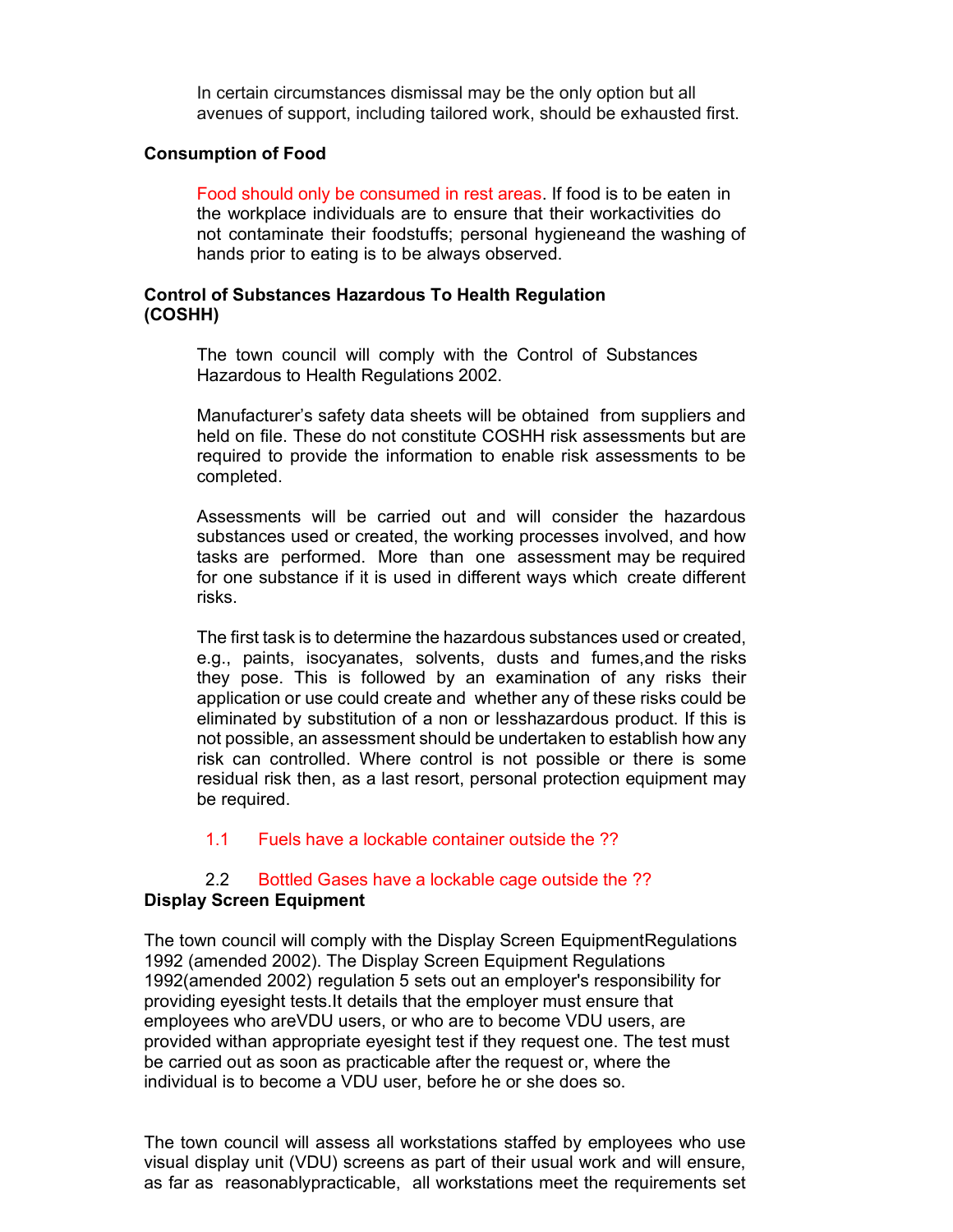out in the schedule to the regulations.

The risks to users of VDU screens will be reduced to the lowest extent reasonably practicable.

VDU screen users are encouraged to take periodic breaks in their work.

Eyesight tests will be provided for VDU screen users on request. VDU users are defined as employees who habitually use display screen equipment as a significant part of their normal work. Thereafter, the employer must ensure that the VDU user is provided with further eyesight tests at regular intervals. This would normally be no more frequently than at annual intervals unless in exceptional circumstances.

### Electricity at Work

The town council will comply with the Electricity at Work Regulations 1989 The town council will have its electrical wiring checked periodically or when new work is undertaken. Installation records will be held in the council's office.

Residual current devices and.110 volt transformers/generators will be used where possible.

All portable electrical appliances (PAT) will be registered and inspected and tested at least every three years by a competent electrical contractor and in some circumstances more frequently based on the type of appliance or environment it is used in.

### First Aid

The council has carried out an assessment of first-aid requirements, with consideration of workplace hazards and risks, the size of the organisation, the number and distribution of employees and other relevant factors, to determine what first-aid equipment and facilities should be provided. In addition, the council shall provide trained and certified first aiders in line with the findings of the first aid assessment and ensure that first aid equipment is available for use at all times. The location of first aid boxes and the details of first aiders are to be clearly displayed on the health and safety notice board, in the contractors and visitor's safety brief and in other key documentation such as induction training records.

The town council will comply with The Health & Safety (First Aid) Regulations 1981 and HSE basic advice leaflet INDG 347.

The Works Manager will check the contents periodically and liaise with the Office Administrator for replenishment of supplies/contents.

First Aid boxes are located as follows:

- Box 1: The downstairs kitchen at the Town Hall
- Box 2: The Council Chamber kitchen in the Town Hall
- Box 3: The Staff Kitchen at the Town Hall
- Box 4: The Chapel at the Brandon Road Cemetery
- Box 5: The Workshop at the Brandon Road Cemetery<br>Box 6&7 The Town Council Trucks
- The Town Council Trucks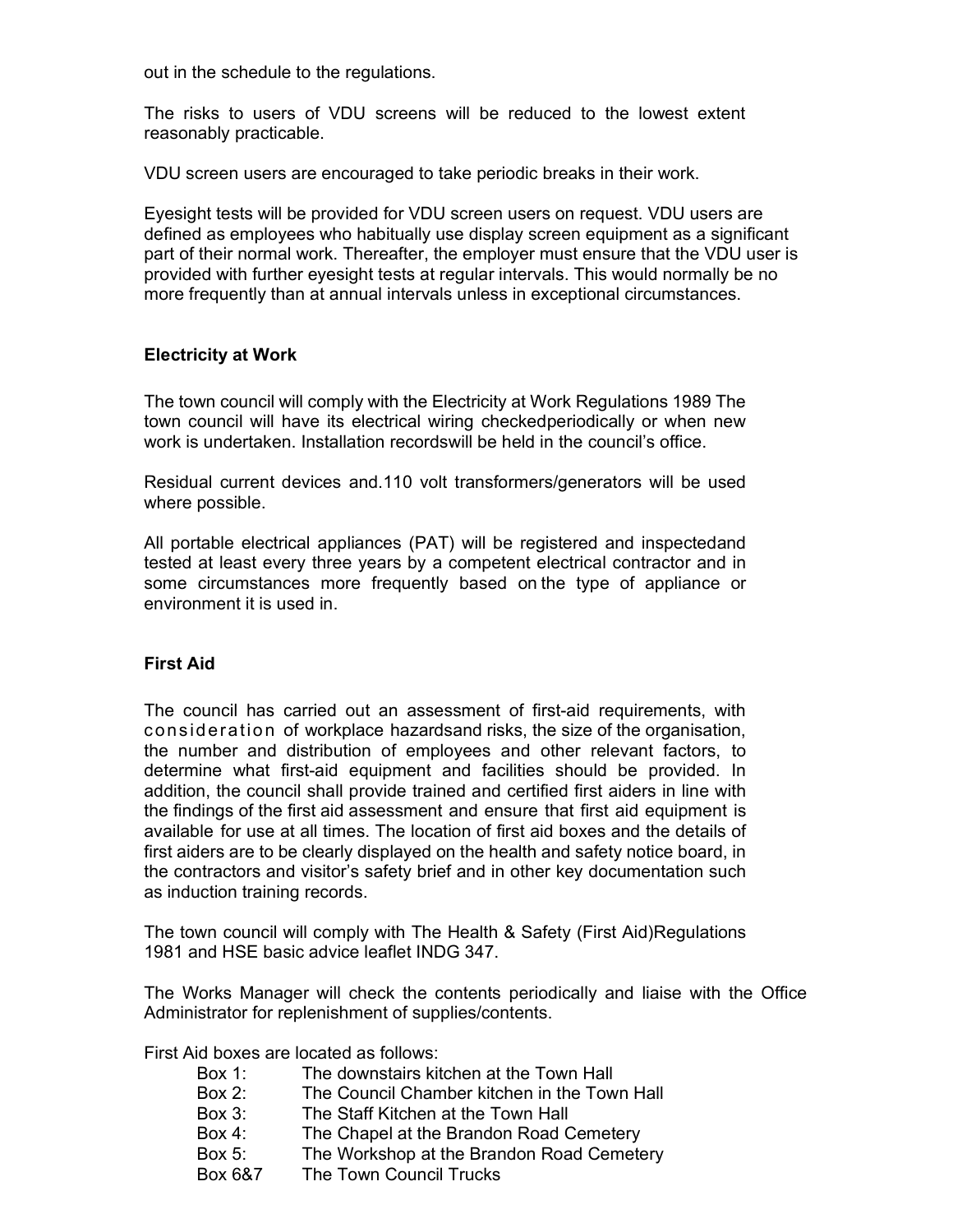Appointed persons responsible for boxes are:

Add in names.

### Housekeeping

The town council will comply with the Workplace (Health, Safety & Welfare) Regulations 1992.

Good housekeeping is a pro-active way of preventing many hazardous conditions that may result in injury to people. Hazardous items discovered should be put right immediately where possible, e.g., trailing leads, obstructions.

The works manager will conduct regular inspections of the workplace. In addition, inspections will be conducted in the relevant areas whenever there are significant changes in the nature and/or scale of the council's operations.

Workplace inspections will also provide an opportunity to review the continuing effectiveness of the safety policy and identify areas where revision of the policy may be necessary.

### Ladders and Step Ladders

All ladders are to be of the appropriate industrial standard and inspected by the user before every use.

All ladders are checked, and safety tag signed on a weekly basis. Any ladders deemed not to be in a suitable condition shallbe immediately removed from the work place.

Ladders are only to be used for short term work. Other means of gaining height must be used if the works required; will take hours rather minutes or demands several different positions atheight or requires both hands to operate eg. scaffold tower or cherry picker.

### Legionella

The legionella risk assessment is to be reviewed annually by alegionella specialist.

Legionella flushing and temperature checks are conducted weekly across the council estate in accordance with the legionella flushing policy in areas highlighted by the risk assessment.

#### Lone Working

A lone working policy is in force.

### Lifting Operations and Lifting Equipment

The works manager will arrange for all necessary service inspections and LOLER inspections and keep records. Any liftsor lifting equipment that fails an inspection will be put out of action immediately.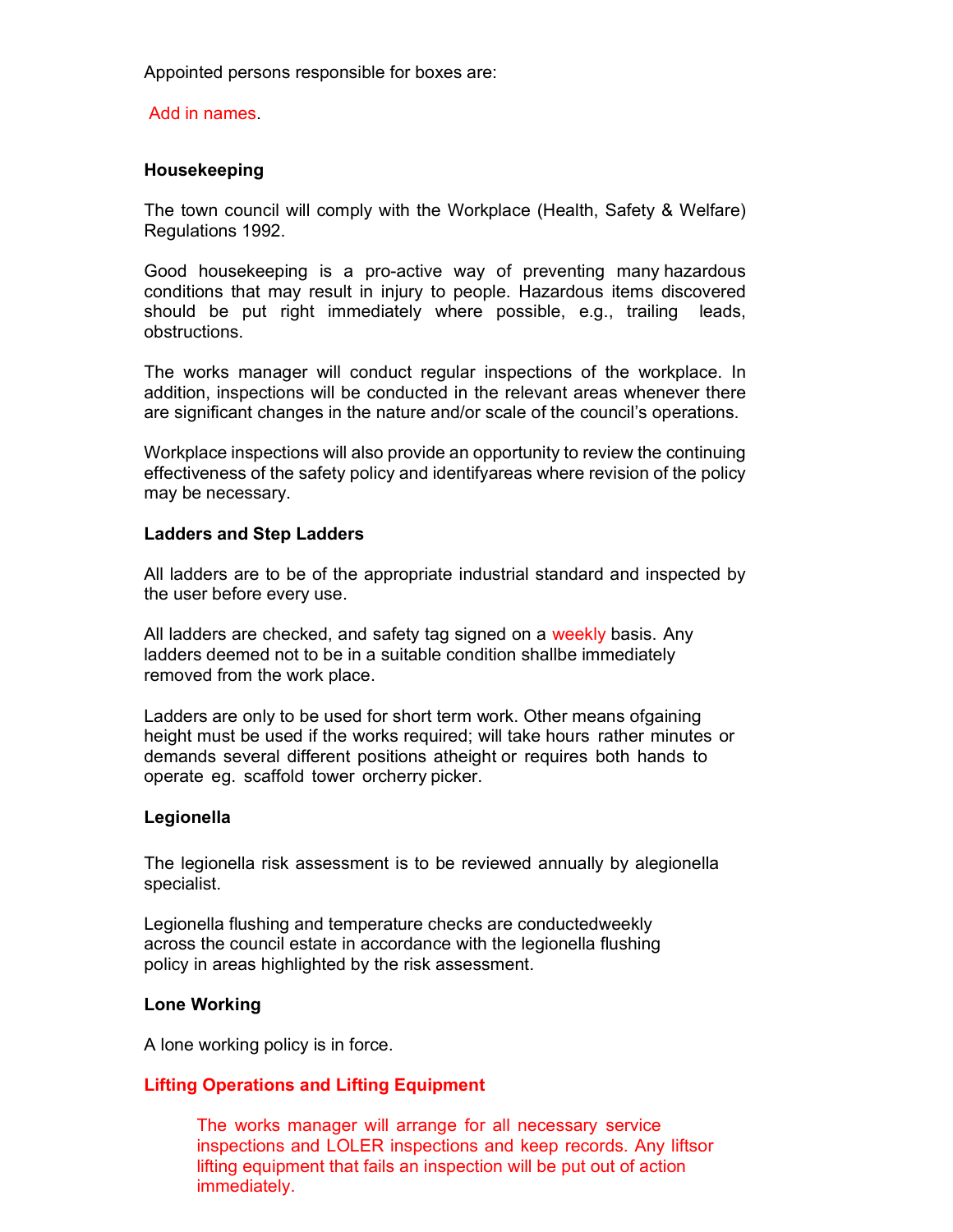#### Manual Handling

The town council will comply with The Manual Handling (Operations) Regulations 1992.

Manual handling operations will be avoided as far as is reasonably practicable where there is a risk of injury.

Where it is not possible to avoid manual handling operations an assessment of the operation will be made considering the task, the load, the working environment, and the capability of the individual concerned. An assessment will be reviewed if there is any reason to suspect that it is no longer valid.

All possible steps will be taken to reduce the risk of injury to the lowest level possible.

Wherever reasonably practicable, lifting and moving objects willbe done by mechanical devices rather than manual handling. The equipment used will be appropriate for the task.

The load to be lifted or moved must be inspected for sharp edges, slivers and wet or greasy patches.

When lifting or moving a load with sharp or splintered edges gloves must be worn. Gloves should be free from oil, grease or other agents, which might impair grip.

The route over which the load is to be lifted or moved should be inspected to ensure it is free of obstructions or spillage which could cause tripping or spillage.

Employees should not attempt to lift or move a load, which is tooheavy to manage comfortably.

Where team lifting or moving is necessary, one person should act as co-ordinator, giving commands to lift, lower etc.

When lifting an object off the ground employees should assume a squatting position, keeping their head back and their back straight. The load should be lifted by straightening the knees, not the back. These steps should be reversed for lowering an object to the ground.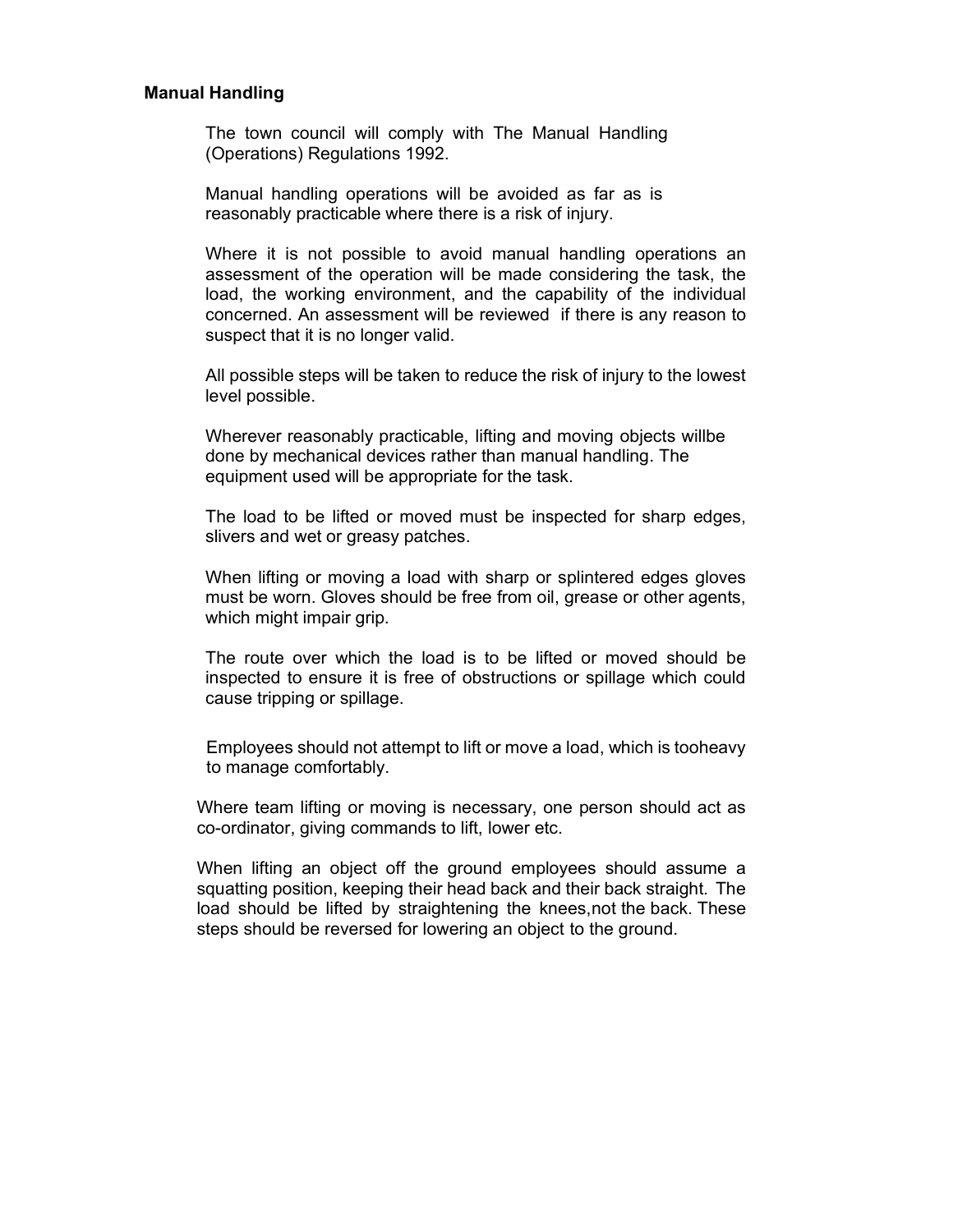

### Monitoring Procedures & Safety Inspections

To monitor the effectiveness of the council's health and safety systems, audits will be undertaken, using external services if required. Copies of the results of these audits will be shared with employees.

Managers will carry out regular, at least quarterly, safety inspections of their areas of responsibility and equipment to ensure safety standards and housekeeping best practices are maintained. Additional health and safety arrangements will be developed as indicated by risk assessments.

The report from the H&S external consultants will be submitted to the council's HR Committee, along with a report, if necessary, from the town clerk or works manager.

Consultation Arrangements: HM Inspector of Health & Safety https://www.hse.gov.uk/contact/index.htm

Essential Safety & Environmental Solutions Ltd (ES & ES), Primrose Cottage, North Street, Great Dunham, Norfolk, PE32 1LR.

### Noise & Vibration

The council uses equipment that produces noise and vibration. Risk assessments and control measures will be employed to mitigate risk eg. appropriate SNR ear defenders are employed, and anti-vibration gloves are available.

Noise and vibration from equipment is measured and recorded on a sixmonthly basis using a class 2 sound level meter and a vibration monitor. For noise, the HSE calculator is used to ensure the correct rated ear defenders for different equipmentare employed. For vibration, the HSE calculator indicates the exposure action and limit value and these are communicated to staff through staff meetings and toolbox talks following six monthly measurements.

Anyone using more than one item of vibrating equipment on one day is instructed to note the exposure action value detailed on the machine inventory spreadsheet and use the HSE calculator to check exposure. Employees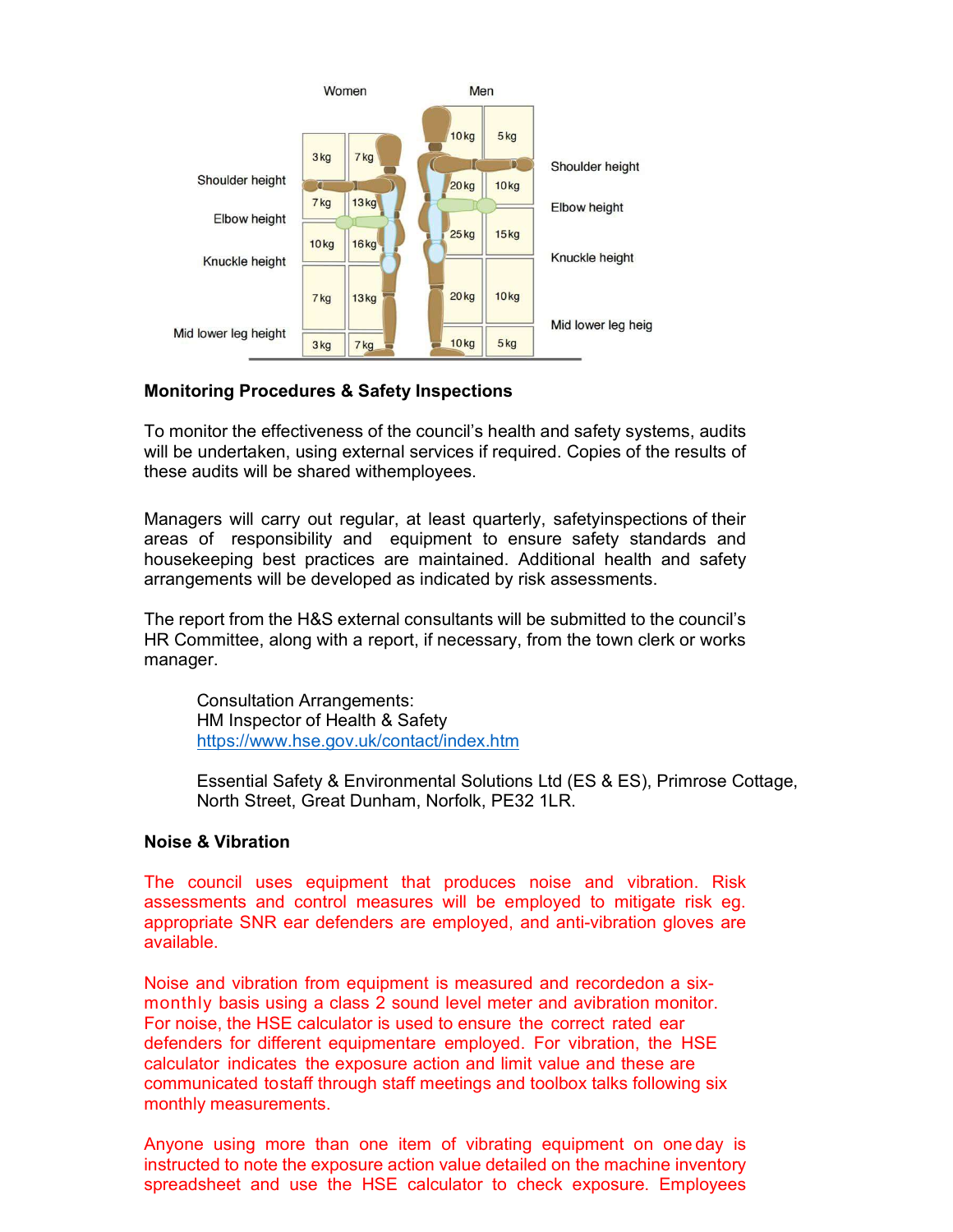### should contact the operations manager if unsure.

### **Pandemics**

A pandemic is an epidemic that has spread over multiple countries. This council will follow the UK government public health guidance relating to any UK government declared pandemic. In practice this may mean working from home where possible or an entire shut down of the council's normal business. Where possible the council will support Breckland District Council and Norfolk County Council in providing signage and hand sanitizer stations, or any other measures that are required, and will risk assess its activities and work environments for staff with the pandemic in mind.

### PAT Testing

The council is committed to ensuring electrical safety with portable appliances. Further information can be found in the councils PAT Testing policy.

### Permits to Work

A permit to work is a formal, written, safe system of work to control potentially hazardous activities. The permit details the work to be done and the precautions to be taken (for instance, they may involve limiting the movement of overhead cranes, the precautions needed for high voltage or hot work or they might detail rescue arrangements for certain types of work). Permits should be issued, checked and signed off as being completed by some one competent to do so, and who is not involved in undertaking the work. Permits for work will be issued to contractors as necessary by the works manager.

### Personal Protective Equipment (PPE)

The town council will comply with the Personal Protective Equipment at Work Regulations 1992.

Employees must use all personal protective equipment provided to them in accordance with the training and instruction given to them regarding its use.

Employees who have been provided with personal protective equipment must immediately report any loss of or obvious defectin any equipment provided to their line manager.

#### Specific Policies

Procedures are displayed in particular premises:

- 1. Town Hall Offices
- 2. Cemetery Chapel
- 3. Cemetery workshop
- 4. Public Toilets
- 5. Outside vehicles

#### Risk Assessments

There are five stages to risk assessment: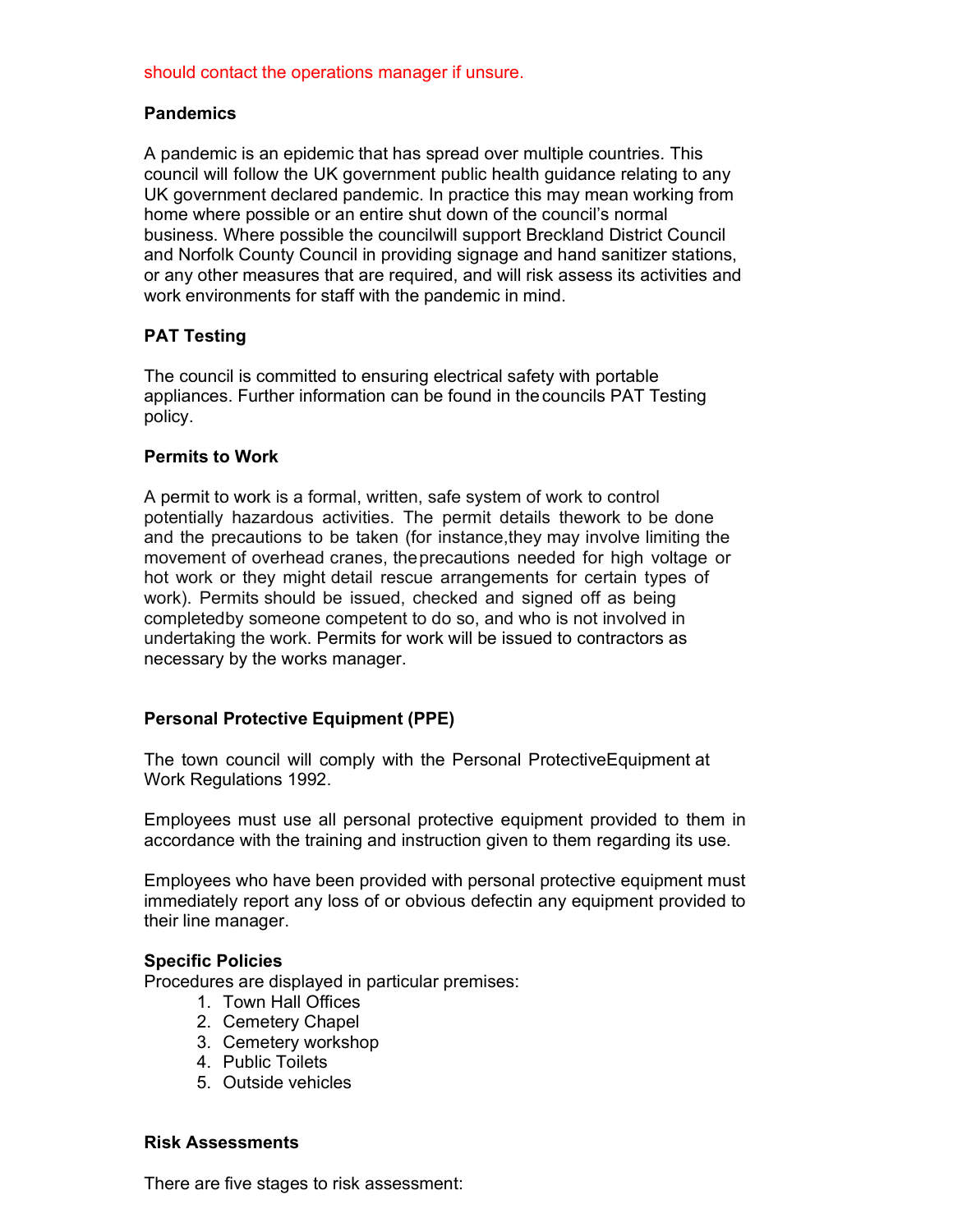- identify significant hazards
- decide who might be harmed; employers, sub- contractors, site visitors, customers, members of the public

 $\bullet$  evaluate the risks and decide on controls; can the hazard be eliminated, if not how can it be controlled or minimised

- record the findings; pass on information to employees
- review the assessments to ensure they remain valid

In undertaking risk assessments, the level of detail should be broadly proportional to the risk. A suitable and sufficient risk assessment will reflect what is reasonably practicable to expect employers to know about the hazards in their workplaces.

Hazard Identification. The town council will comply with the Management of Health and Safety at Work Regulations 1992, to develop and maintain the council's health and safety arrangements and ensure action is taken to eliminate or control the risks associated with its work activities.

The procedures to be adopted, copies of the required documentation and the results of Risk Assessments will be maintained in the risk assessment files held in the council's offices and on the council's computer files. Employees will be made aware of the significant findings of any review that affects them.

### Smoking / Vaping

The council has a Smoke Free Policy - EH (S) 003 Smoke Free Policy & Procedure.

### Workplace Stress

Managers will use the HSE's management standards approach to dealing with stress by risk assessing work activity and promoting active discussion and working in partnership with employees to help decide on practical improvements that can bemade.

The Management Standards are:

- Demands this includes issues such as workload, work patternsand the work environment.
- Control how much say the person has in the way they do their work.
- Support this includes the encouragement, sponsorship and resources provided by the organisation, line management and colleagues.
- Relationships this includes promoting positive working to avoid conflict and dealing with unacceptable behaviour.
- Role whether people understand their role within the organisation and whether the organisation ensures that they do not have conflicting roles.
- Change how organisational change (large or small)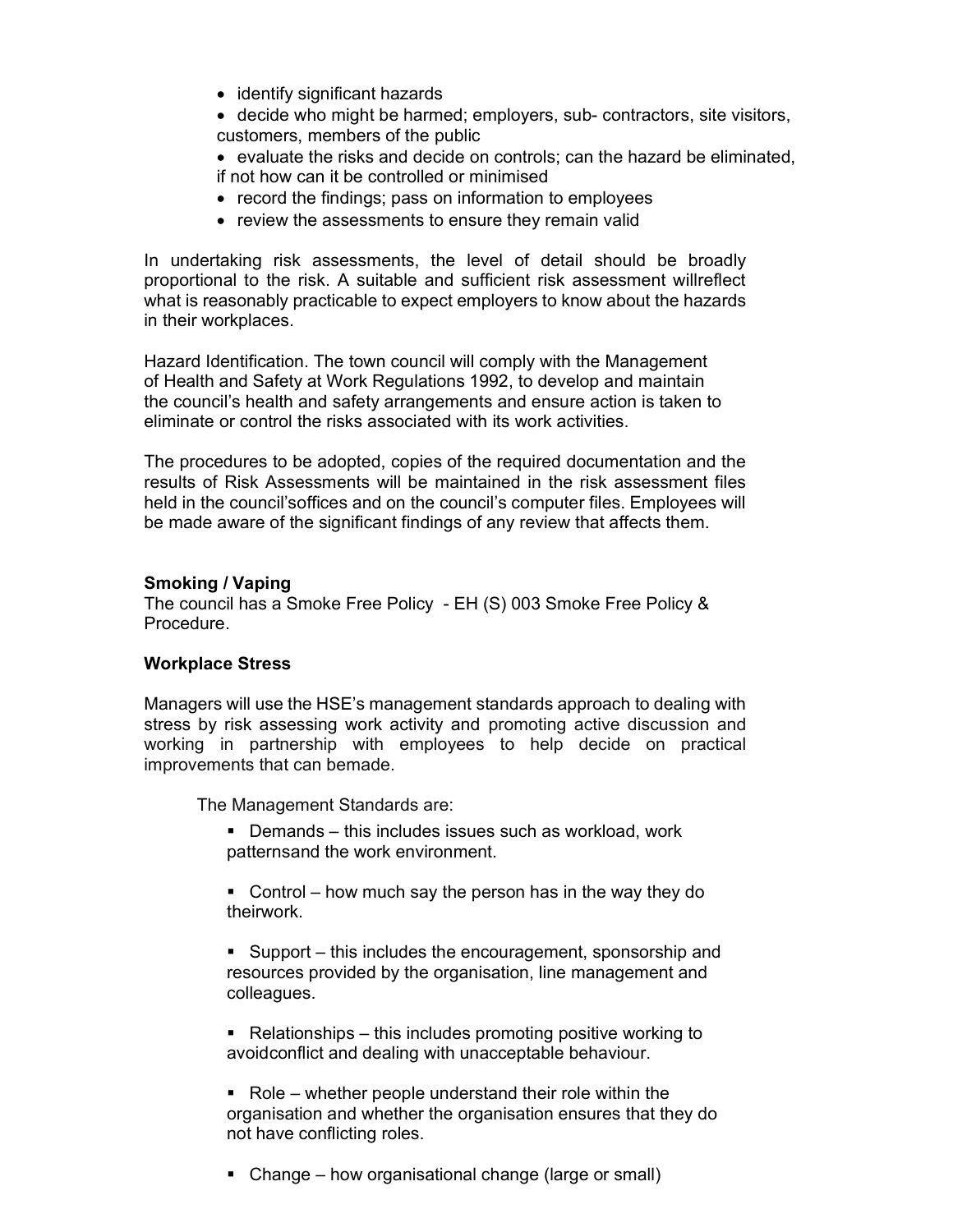is managed and communicated in the organisation.

### **Training**

The town clerk will arrange for induction training for all new members of staff. Where additional training is identified as necessary for the health, safety and welfare of staff, it will be given in-house or by outside agencies e.g., Display Screen Equipment, Manual Handling, COSHH awareness

### Violence

The Health and Safety Executive defines work-related violence as 'any incident in which a person is abused, threatened or assaulted in circumstances relating to their work.

The council should ensure the possibility of violence to its staff is considered when undertaking risk assessments. Every effort should be made to reduce the possibility of violence to the minimum level that is reasonably practicable by using safe working practices.

All incidents in which member(s) of the council's staff are abused, threatened or assaulted must be reported to the town clerk.

### Welfare Provision

Staff toilets / handwashing sinks are provided across the council's estate.

Drinking water is available across the council's estate.

Works handwashing facilities are available at the Cemetery facilities

Weekly cleaning rotas are in place at the Public Toilets and a cleaner is employed daily in the office. Adequate supplies of toilet paper, soap, paper towels etc is provided.

### Work Equipment Safety Procedures

The town council will comply with The Provision and Use of Work Equipment Regulations 1998.

The council's safe system of work for each item of equipment must be adhered to, including before and after use safety checks, and any necessary PPE must be worn.

Only staff in-date for training, on specific items such as the, abrasive wheels and chainsaws, may use that council equipment. Details are held on the council's training and competency register.

### Workplace Transport

The council has various vehicles for different functions, these include: Add is list of vehicles

Vehicles are safety checked daily by staff responsible for that vehicle.